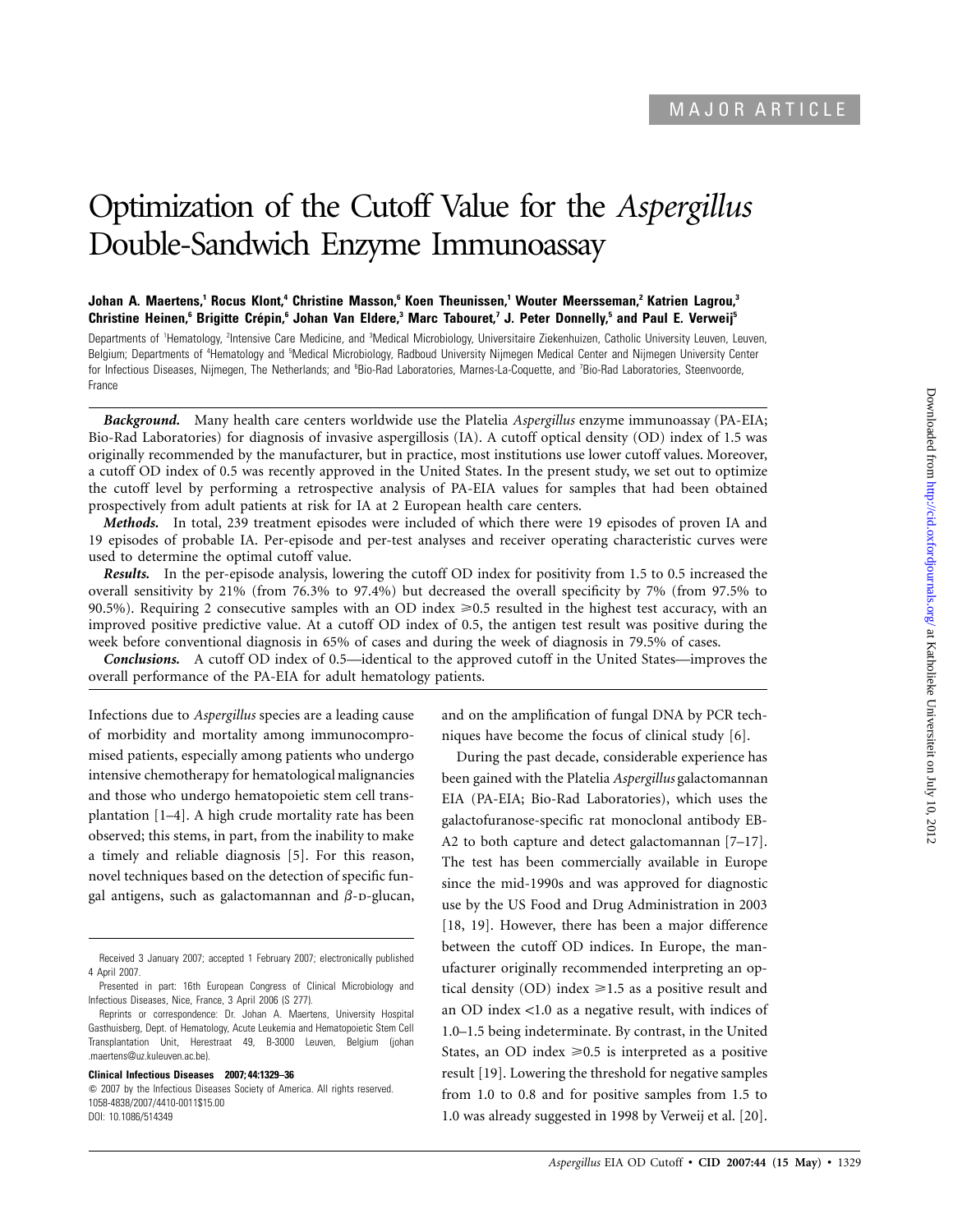Also, in practice, many European centers already use a lower cutoff OD index of 0.5 or 0.7 to classify positive results [17, 21]. Not surprisingly, these differences may account for much of the variation in the performance of the test, especially because lower cutoff values are likely to increase test sensitivity at the expense of test accuracy [22, 23]. The frequency of sampling may also play a role [24].

In the present study, we assessed the performance of the PA-EIA using different cutoff OD indices. We used plasma and serum samples that had been obtained prospectively. Contrary to previous studies, most of which involved single health care centers [8–16, 21], this study was able to compare the performance (receiver operating characteristic [ROC] analysis) of the PA-EIA at 2 health care centers that have lengthy experience in *Aspergillus* antigen screening for patients who are at high risk for the development of invasive aspergillosis (IA). Interestingly, the frequency of sampling and the frequency of IA differed significantly in both centers.

## **SUBJECTS, MATERIALS, AND METHODS**

*Patients and serum samples.* The patients included in this retrospective study were adults (age,  $\geq 16$  years) at high risk of developing IA because of prolonged neutropenia that had resulted from intensive chemotherapy for underlying hematologic disorders (mainly acute leukemia/myelodysplastic syndrome) or from myeloablative conditioning therapy to prepare for a hematopoietic stem cell transplantation. Samples had been collected from patients admitted to the University Hospital Gasthuisberg (Leuven, Belgium) during the period from November 2001 through July 2004 and the Radboud University Nijmegen Medical Center (Nijmegen, The Netherlands) during the period from January 2002 through March 2005. Both health care centers had implemented a screening program for patients at high risk of IA. In Leuven, blood samples were tested at least twice weekly (during November 2001–December 2002) or daily (during January 2003–July 2004) from the start of chemotherapy or conditioning therapy until discharge from the hospital or death. In Nijmegen, blood samples were tested twice weekly (on Monday and Thursday) from hospital admission until the end of hospitalization or death. In Nijmegen, patients received no mold-active antifungal prophylaxis, but those with oropharyngeal candidiasis or gastrointestinal colonization with *Candida albicans* received fluconazole (200 mg per day). In Leuven, patients treated for acute leukemia/myelodysplastic syndrome received prophylaxis with fluconazole (400 mg per day), and hematopoetic stem cell transplant recipients were given itraconazole oral solution (2.5 mg/kg twice per day). Piperacillin-tazobactam and amoxicillin-clavulanate were not given routinely. A diagnosis of pulmonary IA was established using high-resolution CT and bronchoscopy with bronchoalveolar lavage. Therapy for proven or probable IA included both

licensed and investigational antifungal agents. The study was approved by the Leuven and Nijmegen Institutional Review Boards.

Patients with IA and control subjects were identified by examining microbiologic and histopathologic records, followed by a chart review to determine the presence or absence of proven or probable invasive fungal disease, as defined by the European Organization for Research and Treatment of Cancer and the National Institute of Allergy and Infectious Diseases Mycoses Study Group [25]. In brief, patients were considered to have proven IA if hyphae compatible with *Aspergillus* species were seen in a tissue biopsy specimen or if *Aspergillus* species was recovered from it. Patients were considered to have probable IA if there were clinicoradiological signs and symptoms of infection and if *Aspergillus* species had been seen in or recovered by culture of specimens obtained from the lower respiratory tract (i.e., bronchoalveolar lavage, sputum, or bronchial aspirate). To avoid incorporation bias, detection of circulating galactomannan was not included among the diagnostic criteria [26]. Possible cases of IA were excluded from the study altogether. Demographic data, including age, sex, underlying disease, type of transplantation, use of antifungal prophylaxis, date of diagnosis of IA, and treatment data were collected by chart review.

*Performance of the galactomannan EIA.* The amount of galactomannan in each sample was measured using the Platelia *Aspergillus* kit (Bio-Rad Laboratories) by technicians blinded to the source of the sample and the clinical data. Plasma and serum samples were analyzed in accordance with the manufacturer's instructions [27]. In brief, 300  $\mu$ L of test serum was mixed with 100  $\mu$ L of 4% EDTA treatment solution and heated at 100°C for 3 min, to dissociate immune complexes and to precipitate any serum proteins that might interfere with the test. Fifty  $\mu$ L of the supernatant was added to 50  $\mu$ L of the reaction mixture, and the  $100-\mu L$  solution was added to microtitration plates precoated with the antibody EB-A2. After 90 min of incubation at  $37^{\circ}$ C, the plates were washed extensively before adding 100  $\mu$ L of a substrate-chromogen solution containing tetramethylbenzidine. The plates were then incubated for another 30 min in the dark at room temperature, after which 100  $\mu$ L of 1.5 N sulfuric acid was added to stop the reaction. The OD was read at 450/620 nm. All reagents were purchased from Bio-Rad Laboratories. Positive and negative controls were included in each run, as were threshold control samples that were provided by the manufacturer. Results were recorded as an OD index relative to the mean OD of the threshold controls.

*Statistical analyses.* Sensitivity and specificity were calculated on both a per-episode and a per-test outcome basis. For the per-episode calculation, each episode was classified as positive if there had ever been a positive test result, which was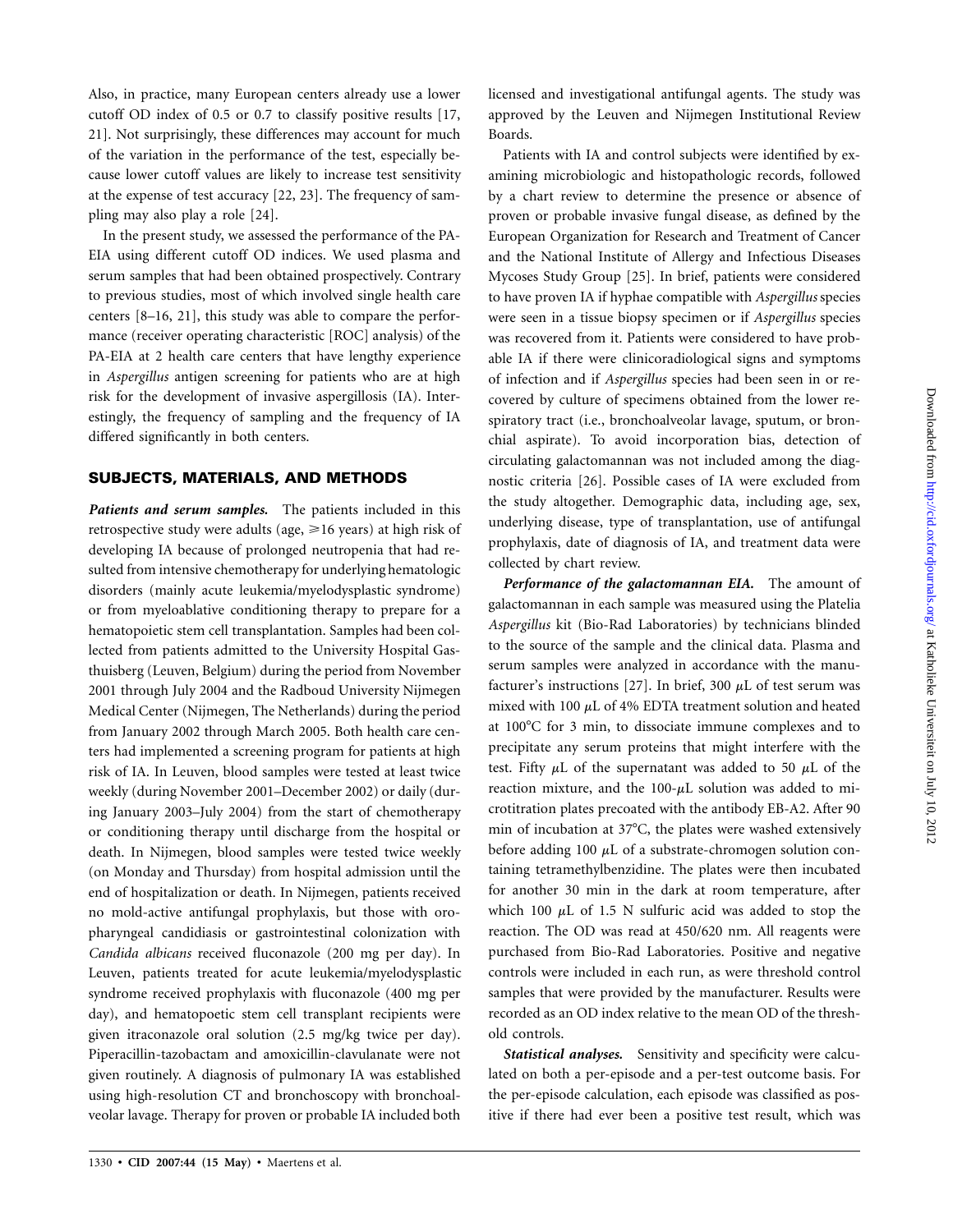determined for a range of static cutoff OD indices (range, 0.5– 1.5) and a dynamic cutoff criterion defined by OD indices  $\geq 0.5$ in 2 consecutive samples. Sensitivity was calculated as the proportion of episodes with a diagnosis of proven and probable IA that yielded positive test results in accordance with different criteria. Specificity was calculated as the proportion of control episodes that yielded negative results. Positive predictive values and negative predictive values were also calculated. Ninety-five percent CIs were calculated using standard methods for binominal distributions.

For the per-test analysis, each test result was interpreted as the unit of observation [28]. As such, sensitivity was calculated as the proportion of all test results for an episode of proven or probable IA that yielded positive results, as determined for a range of cutoff OD indices (range, 0.2–1.5). Conversely, specificity was the proportion of all test results for control episodes that yielded negative results. Center-specific ROC curves were calculated to illustrate the trade-off in rates of true-positive results (sensitivity) versus false-positive results (1-specificity) as the cutoff for the test was shifted from high (1.5) to low (0.2) OD indices. A test that yields no predictive information will generate a straight diagonal line, whereas tests that discriminate well between 2 groups will have high rates of true-positive results and low rates of false-positive results, yielding an elliptical curve [29].

To determine the impact of shifting OD index cutoffs on the interval between presumptive and formal diagnosis, the number of days between the first positive test result (using 3 different cutoffs, including 1.5, 0.5, and  $2 \times \ge 0.5$ ) and the day of formal diagnosis (day 0, according to conventional methods) was calculated for the cohort of patients with proven and probable aspergillosis.

# **RESULTS**

*Characteristics of treatment episodes.* Because a patient could be included in the study with each subsequent cycle of therapy, a per-episode rather than a per-patient analysis was performed. A total of 239 treatment episodes from 203 patients were identified for evaluation. The data set was restricted to include only data from adult patients with proven or probable IA (with plasma or serum samples obtained before diagnosis) and from patients without IA (the control group). The episodes were grouped as follows: 19 episodes of proven IA, 19 episodes of probable IA, and 201 control episodes; the rate of truepositive results was 15.9% (16.3% for Leuven and 15.5% for Nijmegen). Demographic and treatment characteristics are shown in table 1.

A total of 4884 serum samples were available; 3952 serum samples were from Leuven (mean, 32 samples per episode; range, 4–96 samples per episode), and 932 serum samples were from Nijmegen (mean, 8 samples per episode; range, 1–47 samples per episode). Of these, 700 serum samples were analyzed from 19 episodes of proven IA, 480 from 19 episodes of probable IA, and 3704 from 201 control episodes. The distribution of serum samples per episode and per center is shown in table 1.

*Performance of the PA-EIA.* In the per-episode calculations, each episode was categorized according to whether any positive test result was available. Sensitivity and specificity calculations using different OD index cutoff values are shown in table 2. The overall sensitivity to detect proven plus probable IA increased by 21.1% (from 76.3% to 97.4%) when the OD index value to define positivity (based on a single assay) was decreased from  $\geq 1.5$  to  $\geq 0.5$ . This shift of the OD index value decreased the per-episode specificity by 7% (from 97.5% to 90.5%). The differences were more pronounced for the Nijmegen center (data not shown). A lowering of the OD cutoff for positivity from 1.5 to 0.5 resulted in a marked reduction of 19.2% in the positive predictive value, from 85.3% (95% CI, 69.9%–95.1%) to 66.1% (95% CI, 52.2%–78.2%), whereas the negative predictive value remained virtually unchanged, from 95.6% (95% CI, 91.8%–98.0%) to 99.4% (95% CI, 97.0%– 99.9%). By contrast, requiring 2 consecutive samples with an OD index  $\geq 0.5$  to define positivity resulted in an improved specificity and positive predictive value (97.5% [95% CI, 94.3%–99.2%] and 87.5% [95% CI, 73.2%–95.8%], respectively) while maintaining an overall sensitivity of 92.1% and a negative predictive value of 98.5% (95% CI, 95.7%–99.7%).

For the per-test analysis, each test result was interpreted as the unit of observation. This analysis can be considered to be a "worst case scenario," because all of the screening tests are included in the calculation. Per-test calculations yielded sensitivities ranging from 17.8% to 31.7% and from 34.7% to 60.1% using OD index cutoff values of 1.5 and 0.5, respectively (figure 1). Thus, when compared with the manufacturer's original threshold for positivity of 1.5, an OD index cutoff of 0.5 resulted in a doubling of the per-test sensitivity in both centers without affecting the specificity of the assay.

To determine whether better performance of the assay could be achieved by lowering the OD index cutoff to define positivity, center-specific ROC curves were calculated; the diagnostic accuracy, as given by the area under the ROC curve (AUC), was 0.843 for Leuven (95% CI, 0.825–0.861) and 0.808 for Nijmegen (95% CI, 0.775–0.842) (figure 2*A* and 2*B*). In view of the significantly higher mean number of serum samples analyzed in the cohort from Leuven, this data set was reanalyzed assuming a twice-weekly sampling frequency (Monday and Thursday), as was used at the Nijmegen health care center. This approach reduced the total number of serum samples for the Leuven center to 1150, but it did not alter the AUC (0.849; 95% CI, 0.817–0.880) of the ROC curve (data not shown).

In addition, an analysis was performed to determine the effect of temporal proximity of sample collection to the day of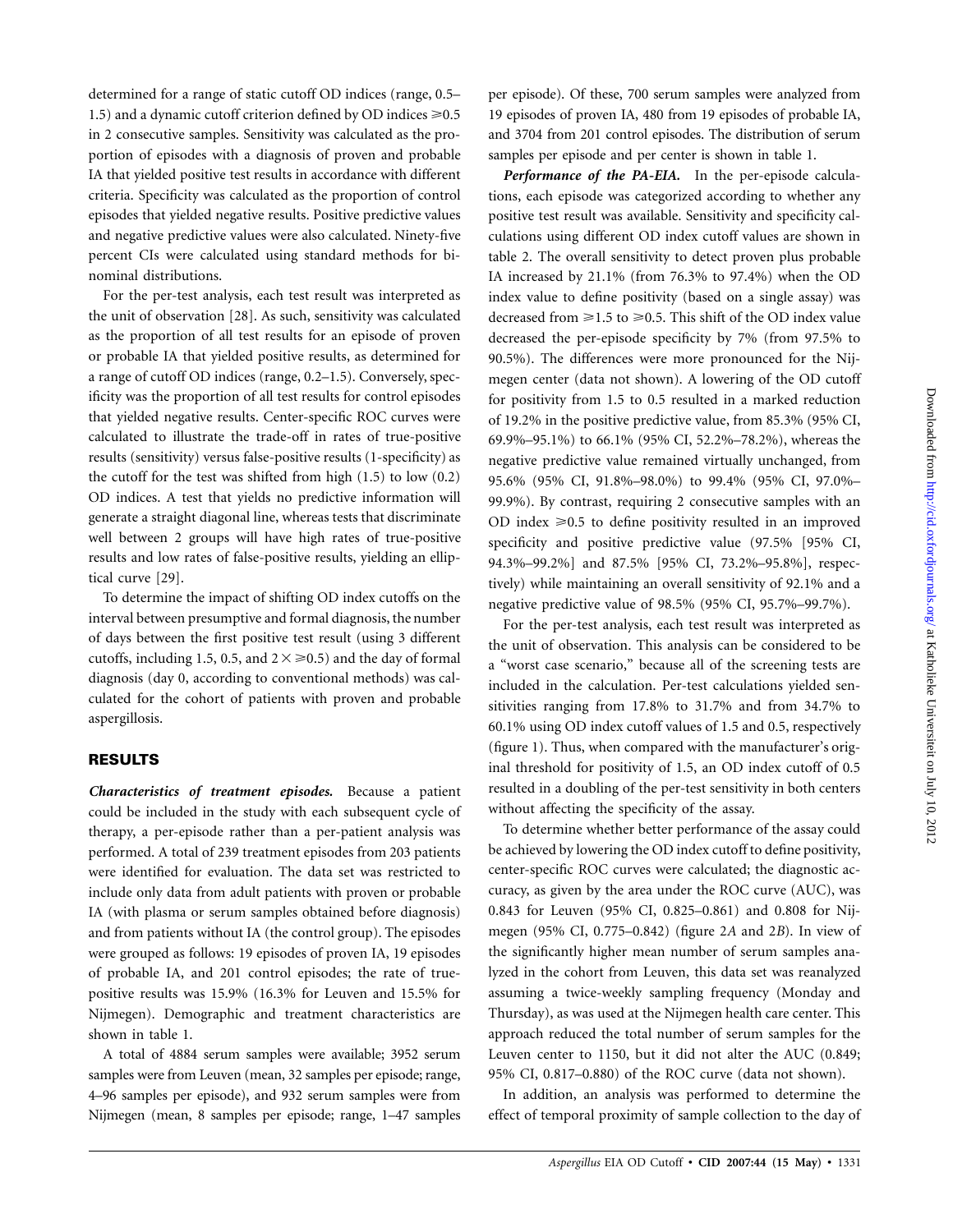| Characteristics                               | Proven<br>IA group | Probable<br>IA group | Control<br>group | All subjects<br>or episodes |
|-----------------------------------------------|--------------------|----------------------|------------------|-----------------------------|
| No. of patients                               | 16                 | 19                   | 168              | 203                         |
| No. of episodes                               | 19                 | 19                   | 201              | 239                         |
| Sex                                           |                    |                      |                  |                             |
| Male                                          | 11                 | 15                   | 94               | 120                         |
| Female                                        | 5                  | 4                    | 74               | 83                          |
| Age range, years                              | $18 - 68$          | $18 - 69$            | $16 - 76$        | $16 - 76$                   |
| Underlying disorder or risk factor            |                    |                      |                  |                             |
| <b>ALL</b>                                    | 5                  | 1                    | 28               | 34                          |
| AML                                           | 3                  | 3                    | 81               | 87                          |
| <b>MDS</b>                                    | 0                  | 7                    | $\overline{2}$   | 9                           |
| Other                                         | 1                  | 1                    | 33               | 35                          |
| Allogeneic HSCT                               | 10                 | 7                    | 57               | 74                          |
| Leuven, Belgium, health care center           |                    |                      |                  |                             |
| No. of samples                                | 570                | 309                  | 3073             | 3952                        |
| No. of samples per episode                    |                    |                      |                  |                             |
| Mean                                          | 44                 | 45                   | 30               | 32                          |
| Median (range)                                | $40(4 - 87)$       | 36 (17-95)           | $27(7-96)$       | 28 (4-96)                   |
| Nijmegen, The Netherlands, health care center |                    |                      |                  |                             |
| No. of samples                                | 130                | 171                  | 631              | 932                         |
| No. of samples per episode                    |                    |                      |                  |                             |
| Mean                                          | 22                 | 15                   | 7                | 8                           |
| Median (range)                                | 19 (10-44)         | 14 (1-45)            | $3(1-47)$        | $4(1-47)$                   |

# **Table 1. Demographic characteristics of patients and characteristics of episodes of invasive aspergillosis (IA).**

**NOTE.** Data are number of patients, unless otherwise indicated. ALL, acute lymphoblastic leukemia; AML, acute myelogenous leukemia; HSCT, hematopoietic stem cell transplantation; MDS myelodysplastic syndrome.

conventional diagnosis (day 0); all serum specimens obtained from day 7 before diagnosis (day -7) to day 7 after diagnosis  $(\text{day} + 7)$  were included in the analysis. The per-sample analysis (table 3) shows that the sensitivity is better for tests performed during the week of diagnosis, especially when using the index cutoff value of 0.5. In addition, the AUC of the ROC curve increased to 0.916 (95% CI, 0.879–0.953) and 0.984 (95% CI,  $0.970-0.997$ ) for samples obtained during week  $-1$  and week 0, respectively (data from the Leuven center only).

A total of 3704 serum samples were analyzed from 201 control episodes (mean, 18.4 serum samples per episode; range, 1–96 serum samples per episode). Six serum samples (0.16%) from the control group yielded false-positive results when using a cutoff OD index of 1.5. After lowering the threshold for positivity to 0.5, a total of 3682 serum samples (99.4%) tested negative, whereas 22 serum specimens (0.6%) tested positive; this finding was confirmed by a subsequent sample in only 6 (3%) of the control episodes.

We also estimated the time between the day of diagnosis of IA (in accordance with European Organization for Research and Treatment of Cancer/Mycoses Study Group criteria) and the day of the first positive test result, using different OD indices to define a positive result (data not shown). Overall, a lowering

of the OD index cutoff from 1.5 to 0.5 increased the interval between presumptive and conventional diagnosis from 2 to 10 days and from 2 to 7 days in Leuven and Nijmegen, respectively.

# **DISCUSSION**

The present analysis is based on data derived from 2 European centers that have used the PA-EIA routinely as a screening assay in high-risk neutropenic patients for many years. As evidenced by the AUC of the ROC curves, the diagnostic accuracy (or performance) of the assay was high and was identical in both centers. Our analysis presents supportive evidence that an OD index cutoff of 0.5—identical to the approved cutoff in the United States—can be used reliably to define a case of probable IA in this particular patient population. The increased accuracy of the assay at a lower than previously recommended cutoff (OD index,  $\geq 1.5$ ) can be explained by the elimination of major sources of bias and variation in the design and interpretation in our study and by better knowledge about and avoidance of causes of false-positive and false-negative assay results [24].

A high overall per-episode sensitivity of 97.4%, an acceptable specificity of 90.5%, and a high negative predictive value of 99.4% were achieved; the per-episode positive predictive value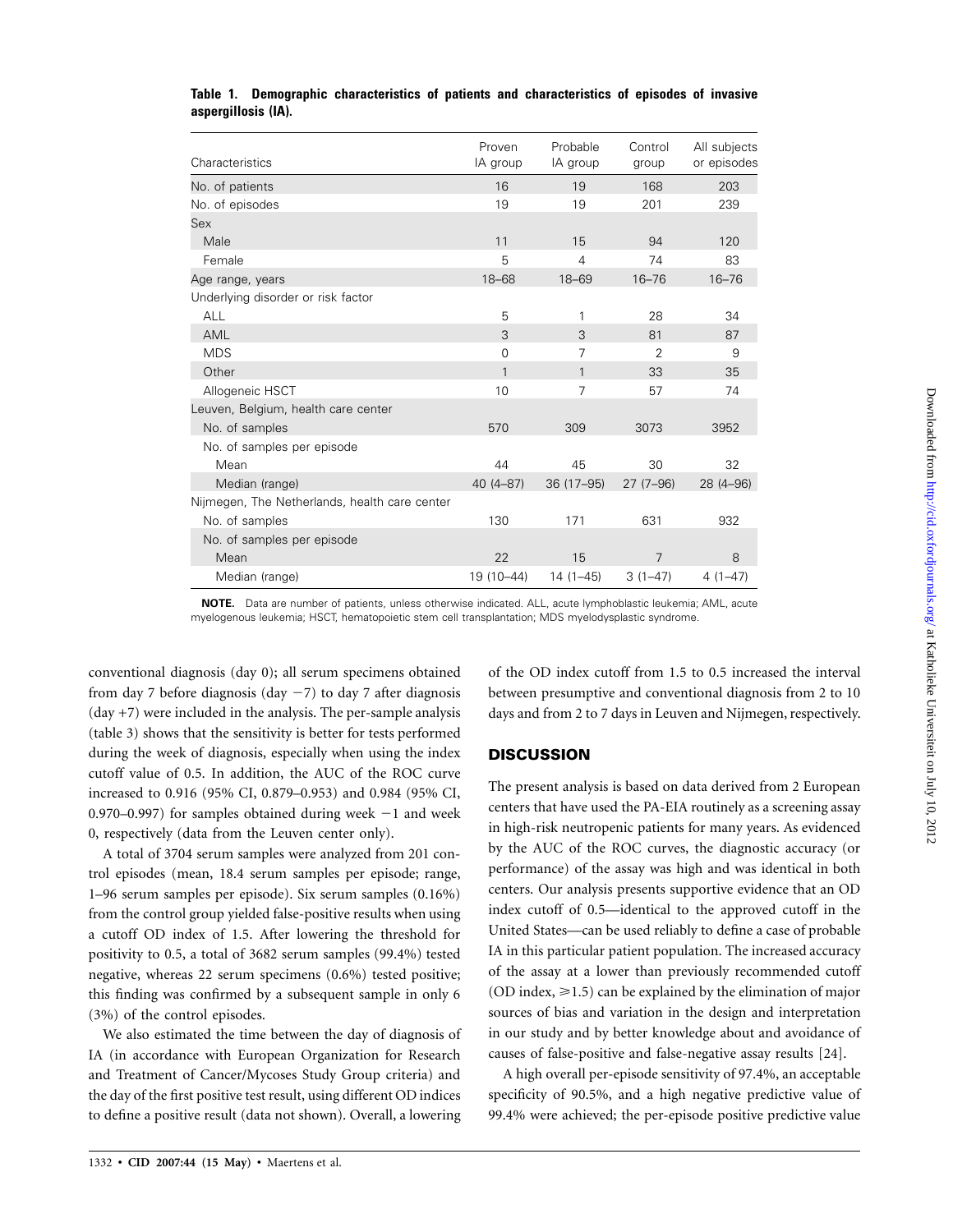| OD index cutoff value,<br>episode classification | No. of episodes<br>with positive results/no.<br>of episodes tested | Sensitivity, % (95% CI) | No. of episodes<br>with negative results/no.<br>of episodes tested | Specificity, % (95% CI) |
|--------------------------------------------------|--------------------------------------------------------------------|-------------------------|--------------------------------------------------------------------|-------------------------|
| OD index $\ge 1.5$                               |                                                                    |                         |                                                                    |                         |
| Proven IA                                        | 19/19                                                              | 100 (85.4-100)          | $\cdots$                                                           | $\cdots$                |
| Probable IA                                      | 10/19                                                              | 52.6 (28.9-75.5)        | $\cdots$                                                           | $\cdots$                |
| Overall                                          | 29/38                                                              | 76.3 (59.8-88.6)        | $\cdots$                                                           | .                       |
| Control group                                    | $\cdots$                                                           | $\cdots$                | 196/201                                                            | 97.5 (94.3-99.2)        |
| OD index $\ge 1.0$                               |                                                                    |                         |                                                                    |                         |
| Proven IA                                        | 19/19                                                              | 100 (85.4-100)          |                                                                    |                         |
| Probable IA                                      | 12/19                                                              | 63.2 (38.4-83.7)        | $\cdots$                                                           | .                       |
| Overall                                          | 31/38                                                              | 81.6 (65.7-92.3)        | $\cdots$                                                           | $\cdots$                |
| Control group                                    | $\cdots$                                                           | $\ldots$                | 194/201                                                            | 96.5 (93.0-98.6)        |
| OD index $\ge 0.5$                               |                                                                    |                         |                                                                    |                         |
| Proven IA                                        | 19/19                                                              | 100 (85.4-100)          | $\cdots$                                                           | $\cdots$                |
| Probable IA                                      | 18/19                                                              | 94.7 (74.0-99.9)        | $\cdots$                                                           | .                       |
| Overall                                          | 37/38                                                              | 97.4 (86.2-99.9)        | $\cdots$                                                           | .                       |
| Control group                                    | $\cdots$                                                           | $\cdots$                | 182/201                                                            | 90.5 (85.6-94.2)        |
| OD index $\ge 2 \times 0.5$                      |                                                                    |                         |                                                                    |                         |
| Proven IA                                        | 19/19                                                              | 100 (85.4-100)          | $\cdots$                                                           | $\cdots$                |
| Probable IA                                      | 16/19                                                              | 84.2 (60.4-96.6)        | $\cdots$                                                           | $\cdots$                |
| Overall                                          | 35/38                                                              | 92.1 (78.6-98.3)        | $\cdots$                                                           | .                       |
| Control group                                    | $\cdots$                                                           | $\cdots$                | 196/201                                                            | 97.5 (94.3-99.2)        |

was only 66.1%, but it increased significantly (without affecting the other statistical parameters) to 87.5% when 2 consecutive samples with an OD index  $\geq 0.5$  were required to define positivity. This latter observation is in line with previous findings

and once more underscores the importance of the demonstration of a gradual increase in the level of antigenemia, rather than targeting a specific threshold [21]. A further lowering of the index cutoff for positivity should be discouraged, because



Figure 1. Health care center–specific sensitivity and specificity, from a per-test analysis, for proven and probable invasive aspergillosis at variable static optical density index cutoffs for positivity (x-axis). Center 1, Leuven, Belgium; center 2, Nijmegen, The Netherlands.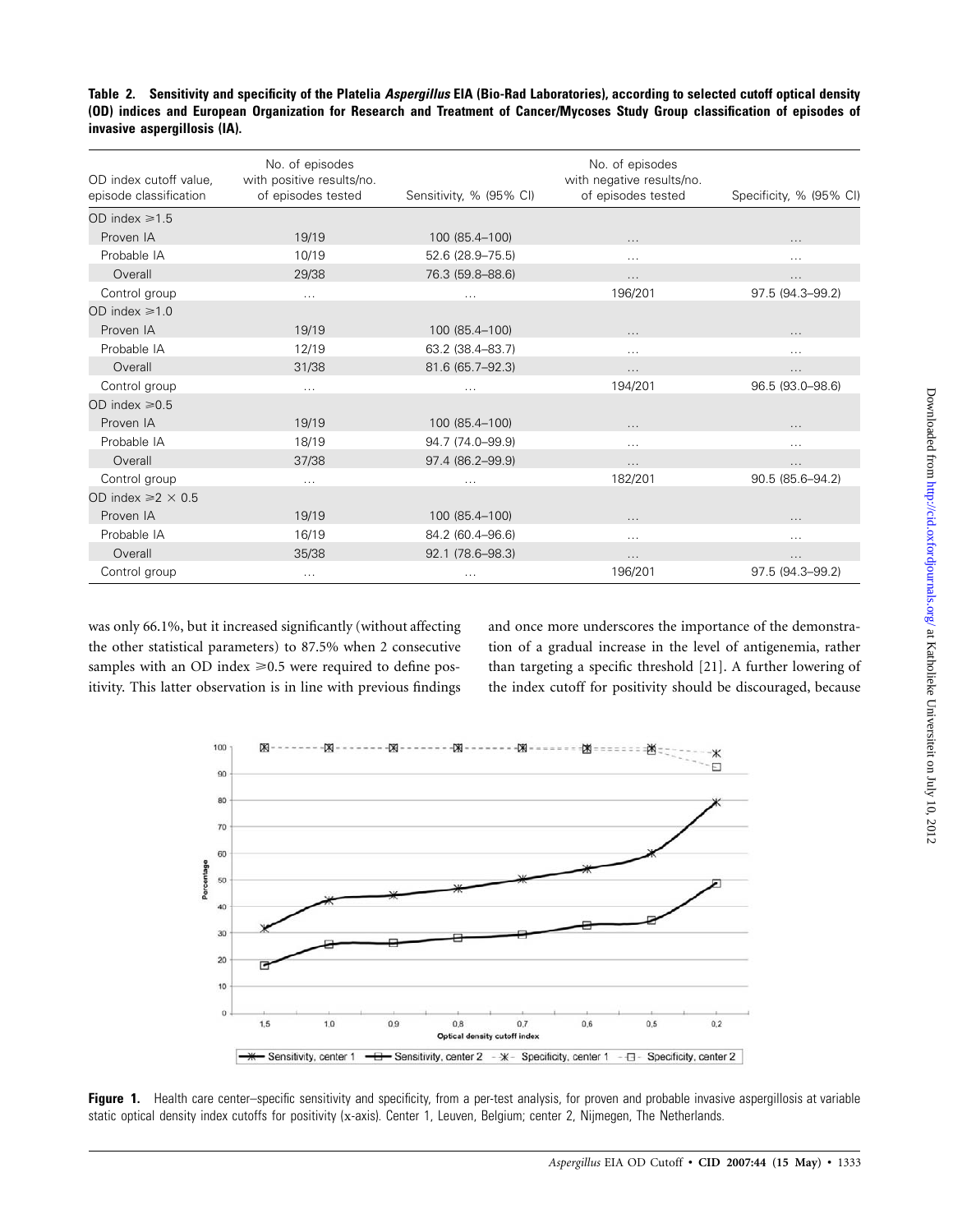

**Figure 2.** Receiver operating characteristic (ROC) curves graphing sensitivity (true-positive results) versus 1-specificity (false-positive results) using multiple optical density index cutoff values to define positivity. The optical density index cutoff value decreases from high to low values as the curves move from left to right. The performances of tests obtained in Leuven, Belgium, and in Nijmegen, The Netherlands, are shown in panels *A* and *B. C,* Performance of the tests obtained in Leuven while mimicking a twice-weekly sampling frequency (identical to Nijmegen). *Diagonal lines,* empirical ROC. AUC, area under the ROC curve.

it would lead to an unacceptably high frequency of false-positive test results. In addition, compared with higher cutoffs and with conventional diagnostic methods, this lower cutoff increased

It has been suggested that a high sampling frequency can bias diagnostic classification when using per-episode or perpatient analyses [30]. Although we cannot provide a definitive answer to the question of how often the test should be performed from our analysis, figure 2*A* and 2*C* show that the accuracy of the assay was not increased by a higher sampling frequency than twice weekly.

In line with previous reports [20–22], we observed that the specificity of the test—in per-episode as well as per-test analysis—remained high over a wide range of thresholds for test positivity. In this high-risk neutropenic population, few assays (0.6%) with false-positive results were seen when a cutoff of 0.5 was used, and overall, only 3% of the control episodes tested repeatedly positive. This low rate of false-positive results may simply have resulted from exclusion of children [31] and cases of possible IA from the study, as well as from the avoidance of antibiotics that can be associated with false-positive PA-EIA test results, including piperacillin-tazobactam [32] and amoxicillin-clavulanate [33]

As recently suggested by Marr et al. [28], we looked at the

**Table 3. Changes in sensitivity of the Platelia** *Aspergillus* **EIA (PA-EIA; Bio-Rad Laboratories) over time for proven and probable invasive aspergillosis (IA), calculated according to test result at different optical density (OD) index cutoff values.**

|                                        | Time to diagnosis |                  |  |
|----------------------------------------|-------------------|------------------|--|
| Patient population, OD                 | Week $-1$         | Week 0           |  |
| Leuven, Belgium                        |                   |                  |  |
| No. of samples                         | 105               | 131              |  |
| OD index cutoff value                  |                   |                  |  |
| $\geq 1.5$                             | 24.8 (16.9–34.1)  | 42.0 (33.4–50.9) |  |
| $\geq 1.0$                             | 44.8 (35.1–54.8)  | 58.0 (49.1-66.6) |  |
| $\ge 0.5$                              | 66.7 (56.8–75.6)  | 84.0 (76.6-89.8) |  |
| Nijmegen, The Netherlands <sup>a</sup> |                   |                  |  |
| No. of samples                         | 35                | 40               |  |
| OD index cutoff value                  |                   |                  |  |
| $\geq 1.5$                             | 34.4 (16.8–49.3)  | 47.5 (31.5-63.9) |  |
| $\geq 1.0$                             | 42.9 (26.3–60.6)  | 55.0 (38.5-70.7) |  |
| $\ge 0.5$                              | 60.0 (42.1–76.1)  | 65.0 (48.3-79.4) |  |
| Overall                                |                   |                  |  |
| No. of samples                         | 140               | 171              |  |
| OD index cutoff value                  |                   |                  |  |
| $\geq 1.5$                             | 26.4 (19.3–34.5)  | 43.3 (35.7-51.0) |  |
| $\geq 1.0$                             | 44.3 (35.9–52.9)  | 57.3 (49.5–64.8) |  |
| $\ge 0.5$                              | 65.0 (56.5–72.9)  | 79.5 (72.7-85.3) |  |

**NOTE.** Data are percentage (95% CI) of PA-EIA–positive samples, unless otherwise indicated. Week -1 corresponds to day 7 through day 1 before diagnosis; week 0 corresponds to day of diagnosis through day 7 after diagnosis.

<sup>a</sup> Includes data from 15 episodes (5 proven cases and 10 probable cases of IA).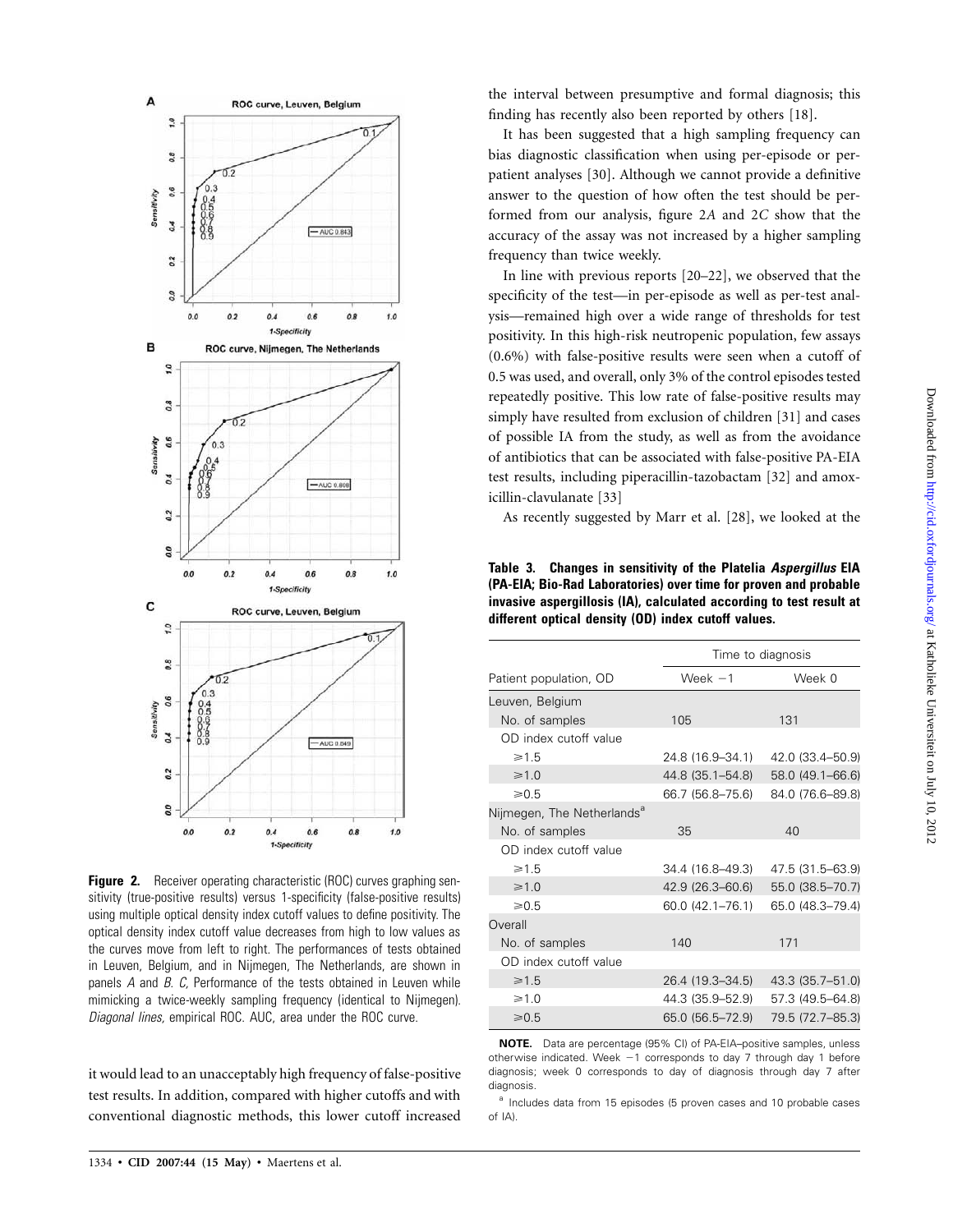performance of the assay according to a per-test analysis and confirmed the higher sensitivity of the PA-EIA at lower thresholds. In addition, sensitivity was markedly increased when the sample was obtained closer to the date of diagnosis, especially when a low OD index value cutoff was used to define positivity.

In summary, the results of the present study support the use of an OD index of 0.5 as a cutoff for positivity for the PA-EIA when used to screen neutropenic adult patients and recipients of allogeneic hematopoetic stem cell transplants, and this cutoff may allow for earlier diagnosis of IA. Because it is identical to the OD index cutoff for positivity approved by the US Food and Drug Administration in the United States, the adoption of a single uniform cutoff worldwide not only will contribute to standardization of the PA-EIA, but it will also facilitate clinical trials in which assay results are used as a criterion for diagnosis.

### **Acknowledgments**

*Financial support.* Bio-Rad Laboratories.

*Potential conflicts of interest.* J.A.M. and P.E.V. have received research support and speaker's honoraria from Bio-Rad. C.M., C.H., B.C., and M.T. are employees of Bio-Rad, France. All other authors: no conflicts.

## **References**

- 1. Kuderer NM, Dale DC, Crawford J, et al. Mortality, morbidity, and cost associated with febrile neutropenia in adult cancer patients. Cancer **2006**; 106:2258–66.
- 2. Pagano L, Caira M, Candoni A, et al. The epidemiology of fungal infections in patients with hematologic malignancies: the SEIFEM-2004 study. Haematologica **2006**; 91:1068–75.
- 3. Fukuda T, Boeckh M, Carter RA, et al. Risks and outcomes of invasive fungal infections in recipients of allogeneic hematopoietic stem cell transplants after nonmyeloablative conditioning. Blood **2003**; 102: 827–33.
- 4. Subira M, Martino R, Franquet T, et al. Invasive pulmonary aspergillosis in patients with hematologic malignancies: survival and prognostic factors. Haematologica **2002**; 87:528–34.
- 5. Hope WW, Walsh TJ, Denning DW. Laboratory diagnosis of invasive aspergillosis. Lancet Infect Dis **2005**; 5:609–22.
- 6. McLintock LA, Jones BL. Advances in the molecular and serological diagnosis of invasive fungal infection in haemato-oncology patients. Br J Haematol **2004**; 126:289–97.
- 7. Stynen D, Goris A, Sarfati J, et al. A new sensitive sandwich ELISA to detect galactofuran in patients with invasive aspergillosis. J Clin Microbiol **1995**; 33:497–500.
- 8. Verweij PE, Stynen D, Rijs AJ, et al. Sandwich enzyme-linked immunosorbent assay compared with Pastorex latex agglutination test for diagnosing invasive aspergillosis in immunocompromised patients. J Clin Microbiol **1995**; 33:1912–4.
- 9. Rohrlich P, Sarfati J, Mariani P, et al. Prospective sandwich enzymelinked immunosorbent assay for serum galactomannan: early predictive value and clinical use in invasive aspergillosis. Pediatr Infect Dis J **1996**; 15:232–7.
- 10. Sulahian A, Tabouret M, Ridbaud P, et al. Comparison of enzyme immunoassay and latex agglutination test detection of galactomannan in the diagnosis of invasive aspergillosis. Eur J Clin Microbiol Infect Dis **1996**; 15:139–45.
- 11. Bretagne S, Marmorat-Khuong A, Kuentz M, et al. Serum *Aspergillus* galactomannan antigen testing by sandwich ELISA: practical use in neutropenic patients. J Infect **1997**; 35:7–15.
- 12. Maertens J, Verhaegen J, Demuynck H, et al. Autopsy-controlled prospective evaluation of serial screening for circulating galactomannan by a sandwich enzyme-linked immunosorbent assay for hematological patients at risk for invasive aspergillosis. J Clin Microbiol **1999**; 37: 3223–8.
- 13. Williamson ECM, Oliver DA, Johnson EM, et al. *Aspergillus* antigen testing in bone marrow transplant recipients. J Clin Pathol **2000**; 53: 362–6.
- 14. Ulusakarya A, Chachaty E, Vantelon JM, et al. Surveillance of *Aspergillus* galactomannan antigenemia for invasive aspergillosis by enzymelinked immunosorbent assay in neutropenic patients treated for hematological malignancies. Hematol J **2000**; 1:111–6.
- 15. Sulahian A, Boutboul F, Ridbaud P, et al. Value of antigen detection using an enzyme immunoassay in the diagnosis and prediction of invasive aspergillosis in two adult and pediatric haematology units during a 4-year prospective study. Cancer **2001**; 91:311–8.
- 16. Maertens J, Verhaegen J, Lagrou K, et al. Screening for circulating galactomannan as a noninvasive diagnostic tool for invasive aspergillosis in prolonged neutropenic patients and stem cell transplantation recipients: a prospective validation. Blood **2001**; 97:1604–10.
- 17. Herbrecht R, Letscher-Bru V, Oprea C, et al. *Aspergillus* galactomannan detection in the diagnosis of invasive aspergillosis in cancer patients. J Clin Oncol **2002**; 20:1898–906.
- 18. Marr KA, Balajee SA, McLaughlin, et al. Detection of galactomannan antigenemia by enzyme immunoassay for the diagnosis of invasive aspergillosis: variables that affect performance. J Infect Dis **2004**; 190: 641–9.
- 19. Wheat LJ. Rapid diagnosis of invasive aspergillosis by antigen detection. Transpl Infect Dis **2003**; 5:158–66.
- 20 Verweij PE, Erjavec Z, Sluiters W, et al. Detection of antigen in sera of patients with invasive aspergillosis: intra- and interlaboratory reproducibility. The Dutch Interuniversity Working Party for Invasive Mycoses. J Clin Microbiol **1998**; 36:1612–6.
- 21. Maertens J, Theunissen K, Verbeken E, et al. Prospective clinical evaluation of lower cut-offs for galactomannan detection in adult neutropenic cancer patients and haematological stem cell transplant recipients. Br J Haematol **2004**; 126:852–60.
- 22. Mennink-Kersten MA, Donnelly JP, Verweij PE. Detection of circulating galactomannan for the diagnosis and management of invasive aspergillosis. Lancet Infect Dis **2004**; 4:349–57.
- 23. Pfeiffer CD, Fine JP, Safdar N. Diagnosis of invasive aspergillosis using a galactomannan assay: a meta-analysis. Clin Infect Dis **2006**; 42: 1417–27.
- 24. Maertens J, Theunissen K, Deeren D, Meersseman W, Van Eldere J. Defining a case of invasive aspergillosis by serum galactomannan. Med Mycol **2006**; 44(Suppl):173–8.
- 25. Ascioglu S, Rex JH, De Pauw B, et al.; Invasive Fungal Infections Cooperative Group of the European Organization for Research and Treatment of Cancer and Mycoses Study Group of the National Institute of Allergy and Infectious Diseases. Defining opportunistic invasive fungal infections in immunocompromised patients with cancer and hematopoietic stem cell transplants: an international consensus. Clin Infect Dis **2002**; 34:7–14.
- 26. Whiting P, Rutjes AWS, Reitsma JB, et al. Sources of variation and bias in studies of diagnostic accuracy: a systematic review. Ann Intern Med **2004**; 140:189–202.
- 27. Platelia *Aspergillus* [package insert]. Marnes-La-Coquette, France: Bio-Rad.
- 28. Marr KA, Laverdiere M, Gugel A, Leisenring W. Antifungal therapy decreases sensitivity of the *Aspergillus* galactomannan enzyme immunoassay. Clin Infect Dis **2005**; 40:1762–9.
- 29. Walter SD. Properties of the summary receiver operating characteristics curve for diagnostic test data. Stat Med **2002**; 21:1237–56.
- 30. Marr KA, Leisenring W. Design issues in studies evaluating diagnostic test for aspergillosis. Clin Infect Dis **2005**; 41(Suppl 6):S381–6.